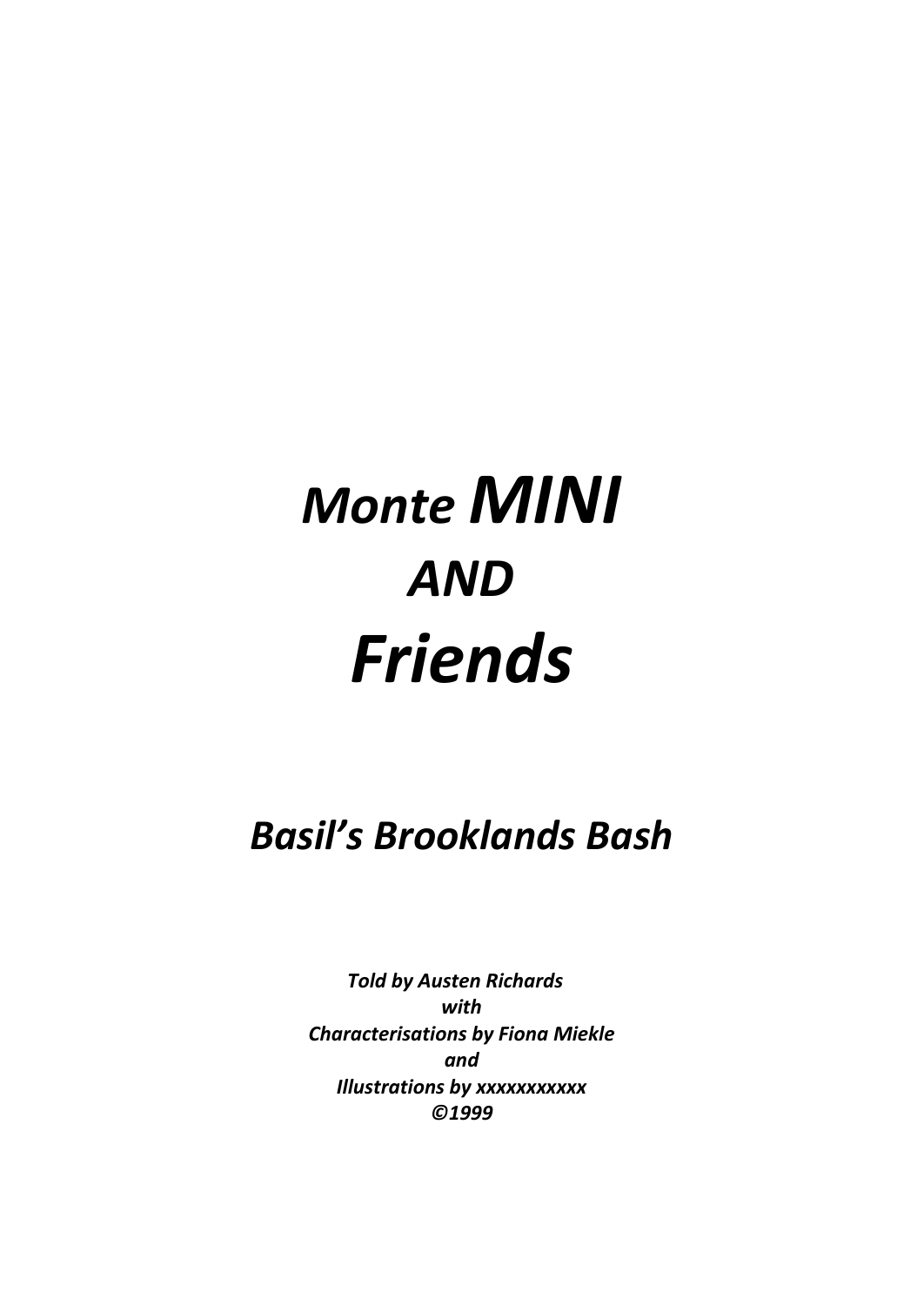**For Nicola and Emily**

**©Austen Richards & Fiona Miekle** 1999 **All Trade Marks Acknowledged**

*Basil's Brooklands Bash*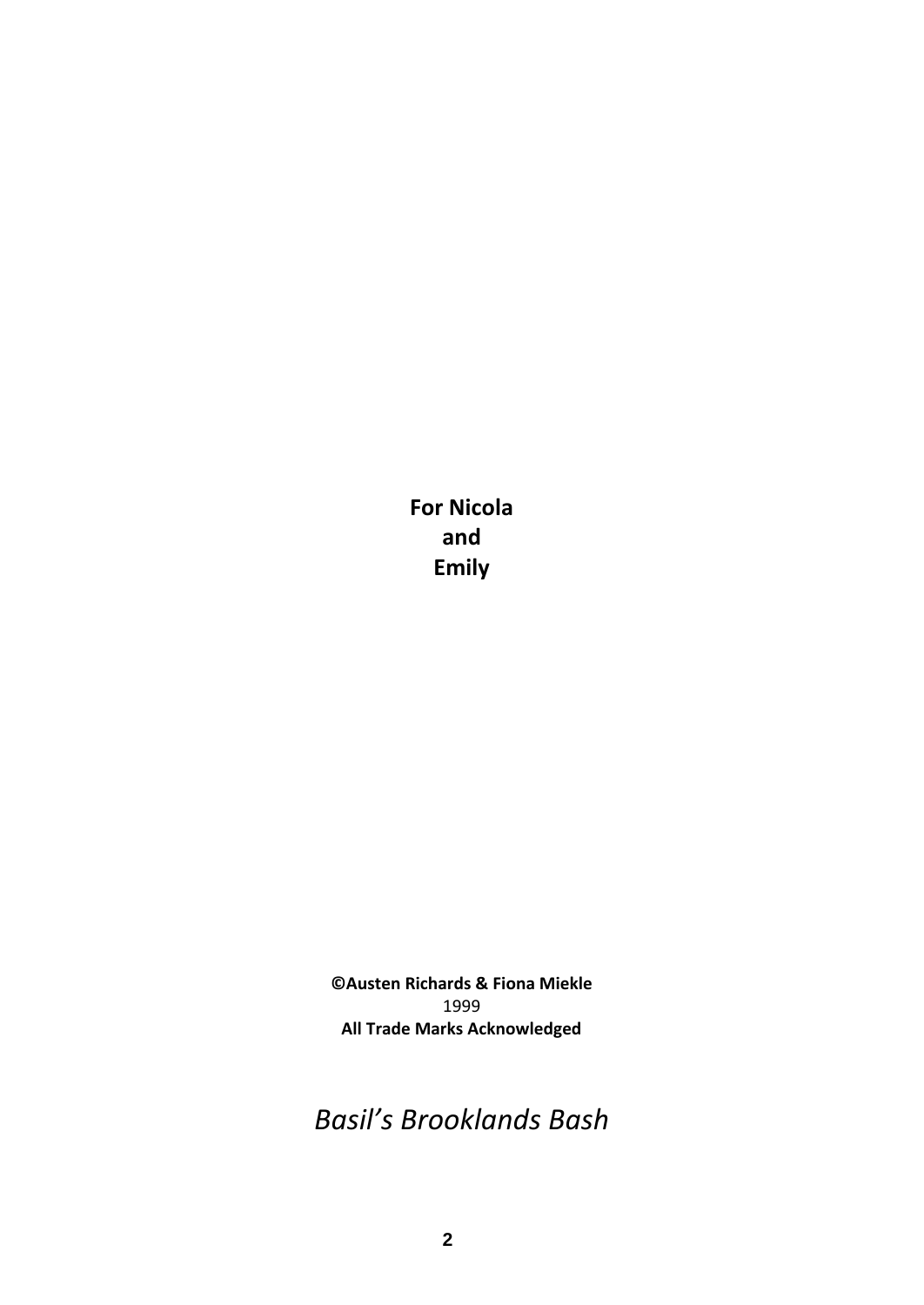It is early in the morning and the sun is just coming up over the hill at Lickeys End.

His **BOSS-ship** is still asleep and *Monte* who has just woken up gives a big yawn and look across at Basil who is looking very sad on such a lovely day.

"Basil, why are you looking so sad, today", Asks *Monte.* "Oh I couldn't sleep because I kept on remembering the old days at Le Mans in France. I never won a race there". He says with sadness in his voice.

"We all lose a race sometimes". Says *Monte*, wanting to make Basil feel better. But his comments didn't seem to do so.

"It helps to talk, sometimes" says Austen helpfully. Wriggling his nose to stop him from sneezing as the sun cut across the window.

At which Basil laments, "I did so well at Brooklands in the speed trials and preparation races, yet every time I went to Le Mans, something went wrong with my mechanical bits".

Mr Snooty who usually slept-in until the very last minute - because proper film stars do this - turns round and mutters loudly, "Why can't you sleep like all civilised cars do. I don't want to hear your dull old history lessons at this time in the morning"

Basil did not respond, which was unusual. But Austen glowers at Snooty sending him a clear message to be quiet. He starts his engine and revs it up to add effect. Mr Snooty shuts his eyes and pretends to go back to sleep because he is quite frightened of Austen when he is being noisy and aggressive. And after all it was too early in the morning to have a row, especially as it would be hours before his **BOSS-ship** turned the **big** key in the **big** lock.

But after a bit, when he thought no one was looking in his direction, he craftily half opens one eye to look and pry, thinking to himself - *"I really do not want any more trouble from that nasty little Austen - I do not!".*

But Austen misses this, as he is lost in his own thoughts about Brooklands and shivers at the memory. It was only when Miss Moggie asks Basil where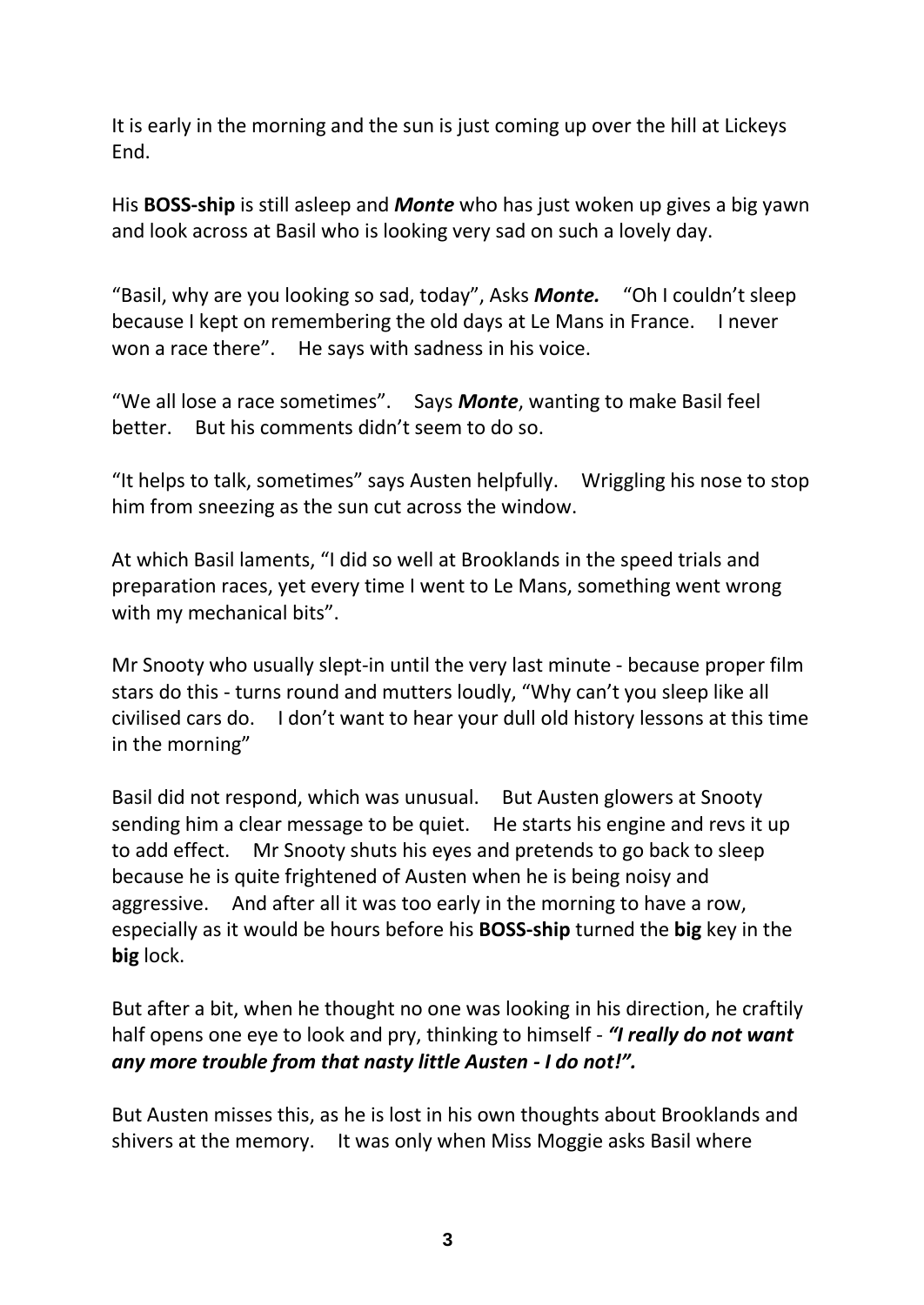Brooklands is that he comes back from the daydream; although it seems more like a nightmare to him as he remembers.

Basil who now looks a bit happier, volunteers some information for Miss Moggie -

"The Brooklands Racing Circuit was home to British motor racing in the 1920's and 1930's. You can still see what is left of it, down in Surrey, just southwest of London. Quite near to Weybridge, actually".

"It's a museum now, just like ours". Chips in SS, adding what he thinks is a piece of important information.

Austen shivers again and Miss Moggie enquires whether he is all right. "Yes - O..oh yes! Just a sad memory of Brooklands", the orange racer replies.

"Was it not a nice place then" Miss Moggie goes on.

"No -not at all", comments Basil with enthusiasm. "It was a very exciting place - but if you were not careful it could be a very dangerous circuit to drive round. You needed all your concentration to avoid getting into a bad - bad crash, particularly on the steep banking"

"Yes if you came off the banking too near the top of the slope, or you hit the 'Brooklands Big Bump', you would take off and fly like an aeroplane - right off the track and into the trees", Austen says.

He shivers once more at the memory of doing just that and getting smashed to pieces in the process. He didn't want to let on to Miss Moggie his thoughts about this terrible accident. And Basil, who also knew all about Austen's bad smash, gives the little racer a knowing look, but keeps the secret to himself.

The Rooks are now cawing in the trees outside the POSH stable and most of the little cars are waking up and blinking their eyes in the bright sunlight.

His **BOSS-ship** who has been woken up by the bird's 'Dawn Chorus' rolls over in his bed and looks at the alarm clock which shows 5 O'clock in the morning. And even though the sun is up, he still has two hours before he needs to get up. His wife who is wearing her curlers and 'face pack', yawns and says, "Please go back to sleep darling, it is too early to get up yet".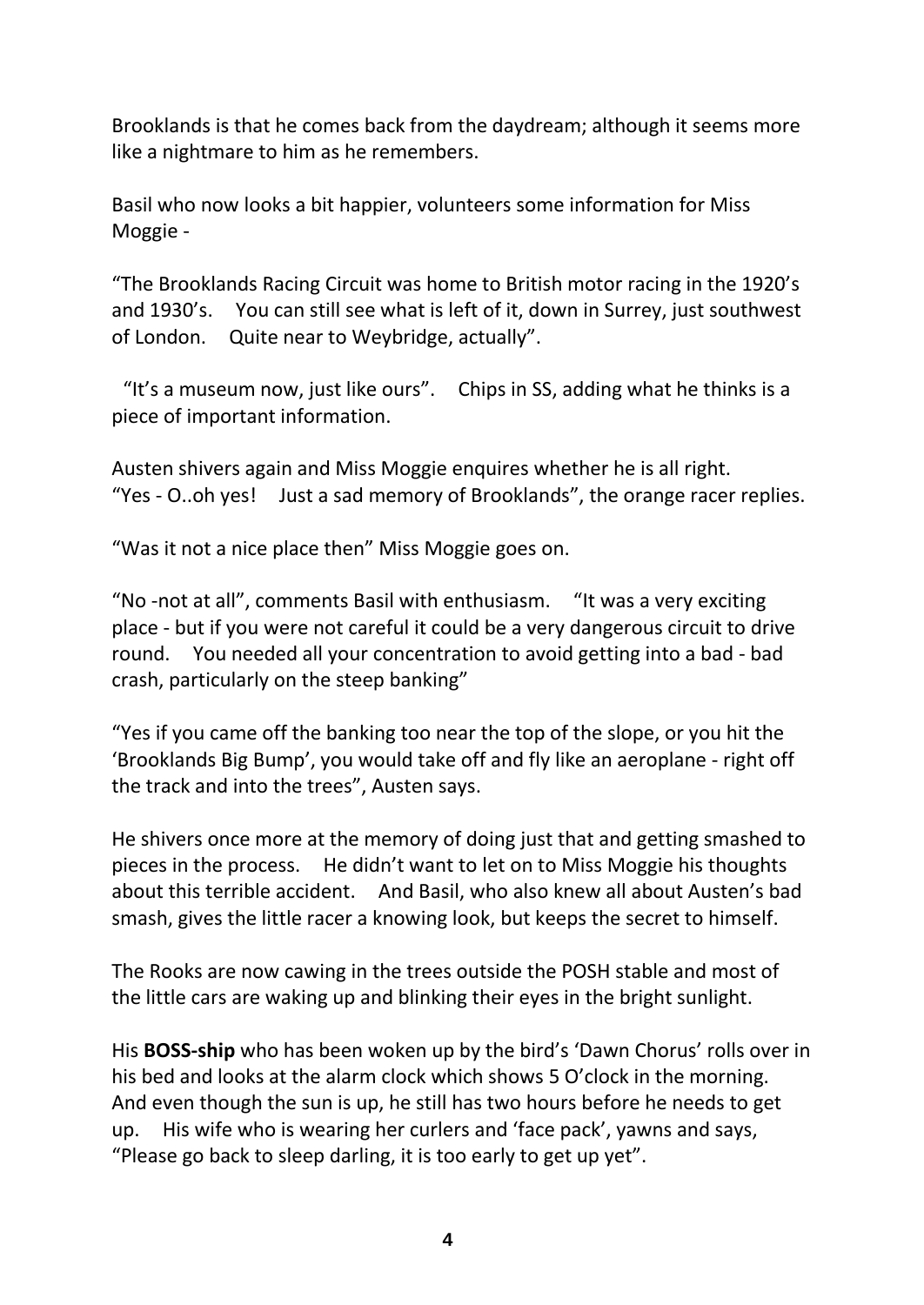Meanwhile *Monte* is trying to get Basil into a better mood by saying "Tell us more about your 'Brookland's Bash' it sounds very interesting to me". "Not to me", chips in Mr Snooty. *Monte* glares at him and says, "It's interesting to me because I was born long after it closed down - so just listen and learn".

Basil, who is now very emotional, removes his monocle and wipes away a tear, before he replies to *Monte* . But to hide his feelings, he pretends to have some grit in his eye; this is because he knows proper English gentlemen don't cry, even when they are very sad indeed. He has always been taught to keep a *'stiff upper lip'*.

"Well Young Feller if you really would like me to tell you, then I will. But no questions about Le Mans please - none at all !!". "I promise" says *Monte* . "And me" calls Austen. Mr Snooty groans and Miss Moggie purrs.

Romeo Al listens quietly because he knows a great deal about Le Mans from his relatives who had raced there; as does Benni Bugatti and Manfred Merc, who both smile to themselves juggling with their happy memories of success.

"You see I raced at Brooklands many times", says Basil , "And I had some success, but very many disappointments - still I suppose these were some of my happiest and proudest years"

"Tell me more about the track" purrs Miss Moggie encouragingly.

Basil smiles at her and says, "Brooklands was first opened in 1907 and was altered in shape many times before it closed in 1939. It was 'Kidney Shaped' when I first knew it in the late 1920's. That was when the engineers were experimenting with my engine to make me go faster".

"Yes, I remember you were the first of the *'Four and a Half Litre'* cars to be fitted with a 'Blower'", Austen goes on, enthusiastically.

"What is a 'Blower' used for", asks an innocent Miss Moggie.

"You are too young to know about such things", shouts Mr Snooty, rather nastily.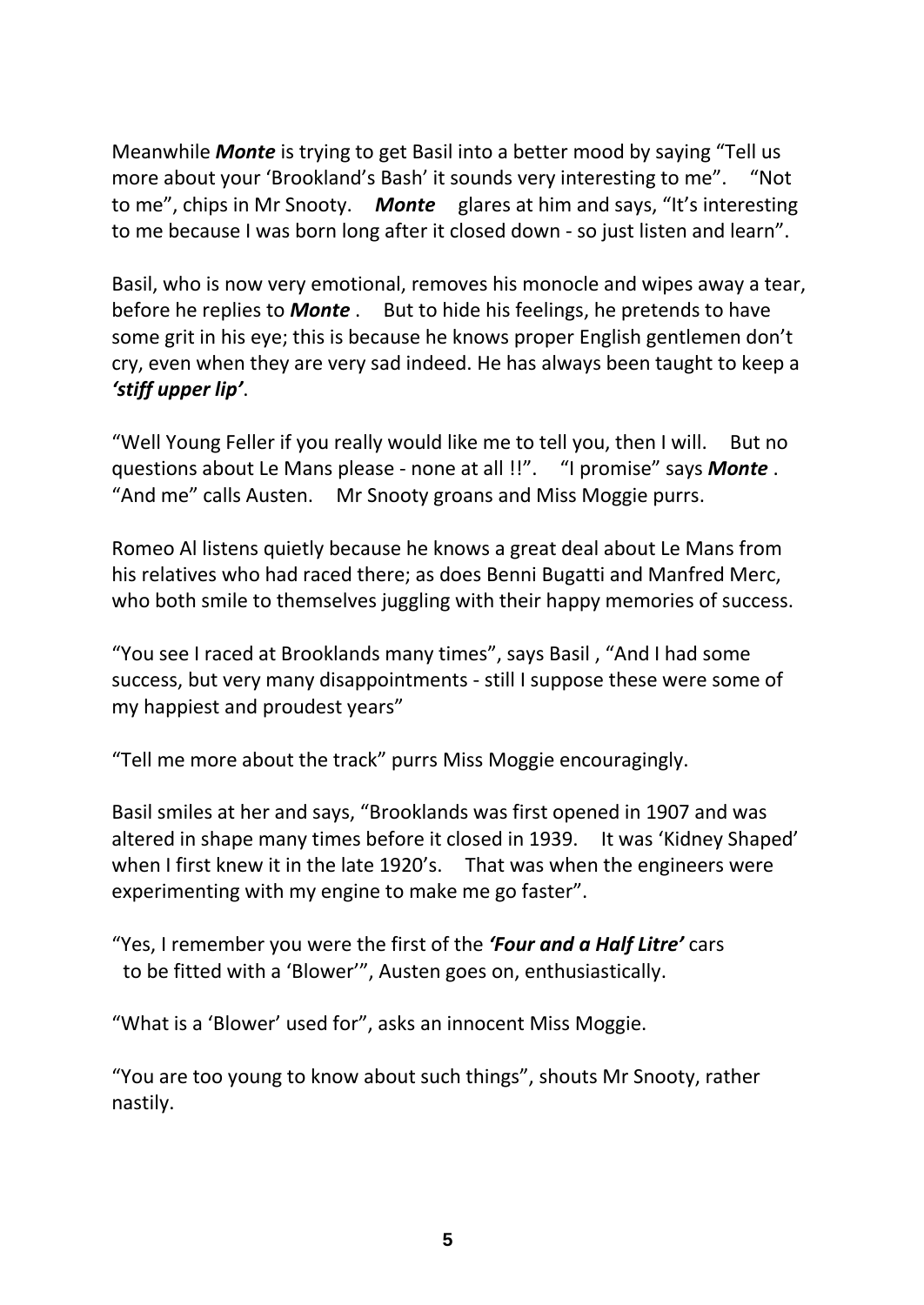Austen gives him a hard look and revs his engine. Mr Snooty knows better than to argue with Austen when he is in this mood and so he closes his eyes again.

SS who knows all about these mechanical things says a little pompously, "A blower is a type of air compressor that forces air into the engine where it mixes with petrol in the cylinders. Then an electric spark from the ignition causes a big explosion that makes the engine turn"

"But my engine works like that", says Miss Moggie.

"No it doesn't", sneers Mr Snooty, "Yours **sucks** air into the cylinders through a carburettor - **but a supercharger!!** That's its proper name, **pushes** the petrol and air mixture into the engine and that is different". He adds loftily.

"Know-all, know-all", choruses everyone else; sniggering behind his back.

"Ignore him Miss Moggie", *Monte* whispers as he winks at her and continues by saying - "He is just showing off again".

Austen, who is now very angry indeed, turns up his supercharger and tares off round the POSH stable Shouting "OK! film star, I will show everyone what a 'Blower' does" and charges the unfortunate Mr Snooty.

Mr Snooty is taken completely by surprise by the little racers turn of speed and try as he might, he is unable to escape from Austen, who by now has him cornered by the **BIG** door. He cowers, frightened out of his wits as Austen bounces up and down; his body shaking under the power of his small, but very powerful engine.

"Please don't bump him again, Austen", wails Miss Moggie. "You will only scratch you lovely orange paint".

"He is not worth it", adds *Monte* , shaking his head sadly. He hopes this will please Miss Moggie because he knows how easily the constant rows with Mr Snooty upset her.

Laughing out loud, SS says, "There you are Snooty, old boy, you can see what a 'Blower' does, even a little engine like Austen's. "Yes it's just 750 cc's", says Austen, puffing out his chest.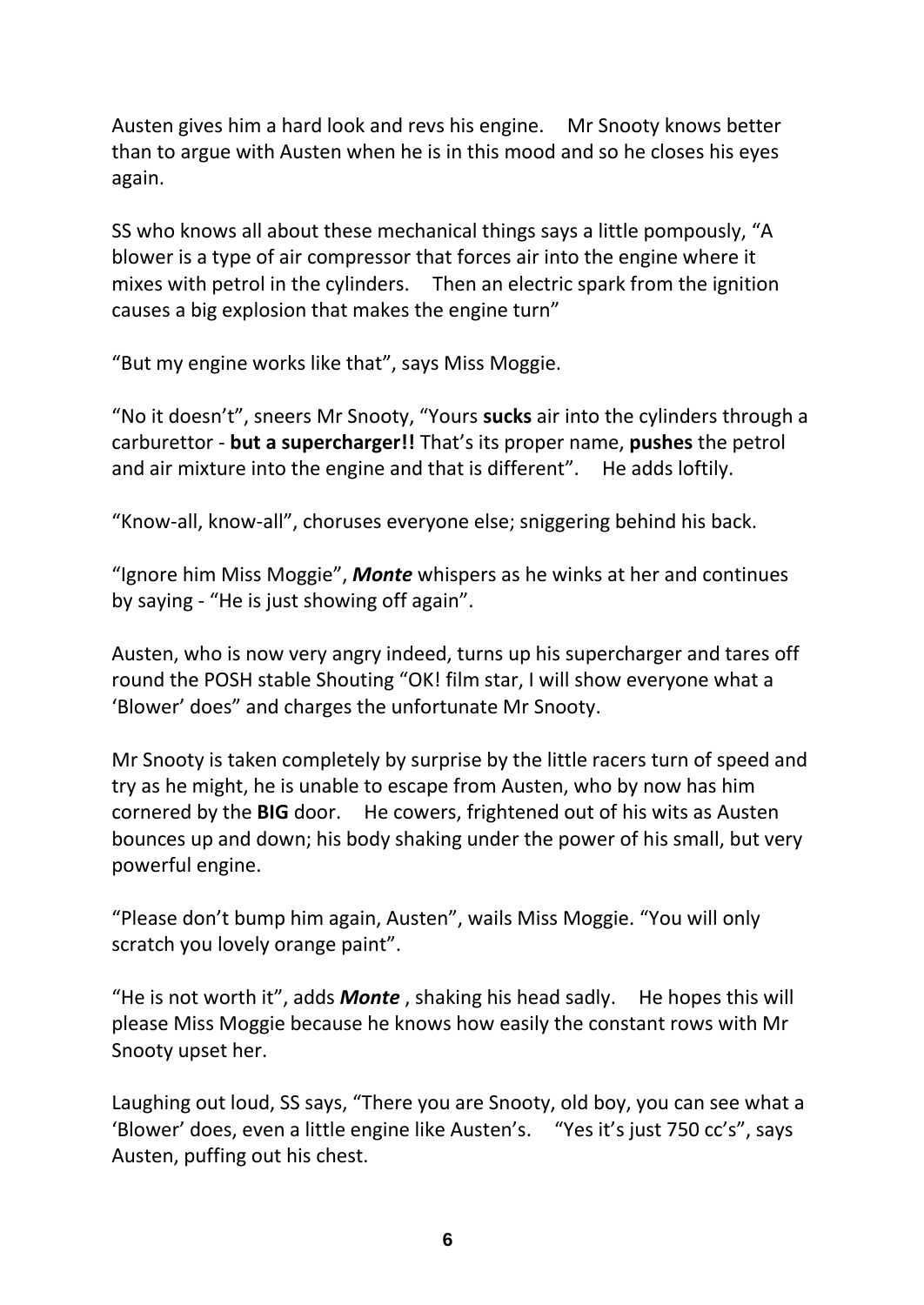Mr Snooty sneaks away, while Austen is distracted by SS.

Basil, who is more cheerful by now, nods and says, "That is why I had a supercharger fitted to my engine - to make me go faster than the other 4.5 litre cars who were my racing cousins".

"Cor..r", says Austen, "That makes your engine six times as big as mine", continues the little racer; admiration evident in his voice.

"Yes but it means that in most races I started from 'Scratch', when little racing cars like you and Maurice G over there, usually got a lap or two start over us big Gents", Basil puffs. But then he smiles as he looks over his shoulder to where the other little racers are standing together in their special place in the POSH stable. 'Brooklands' the little Riley smiles back.

"Why did you start at different times like that", asks Miss Moggie, looking a little puzzled.

SS, airing his knowledge once again, explains by saying, "Brooklands - the race track that is - had a handicap system because in the first races they held there, the big cars always won. But later on, they made the big cars start later in the race, some times by as much as an hour. That way the little cars had a sporting chance of winning".

"It sounds complicated to me" says Miss Moggie.

*Monte* again wanting to impress her, adds, "It is not really too difficult Miss Moggie, it is a method that has been used many times in rallies and other track racing events where there is no formula"

"What is a formula" she whispers to *Monte*, confidentially, because she doesn't want to show herself up.

Mr Snooty rolls forward silently, trying to snoop, but *Monte* noticing this, lowers his voice further and whispers back, "In formula racing all the cars have to be built to a similar design so that they all start off with much the same chance of winning".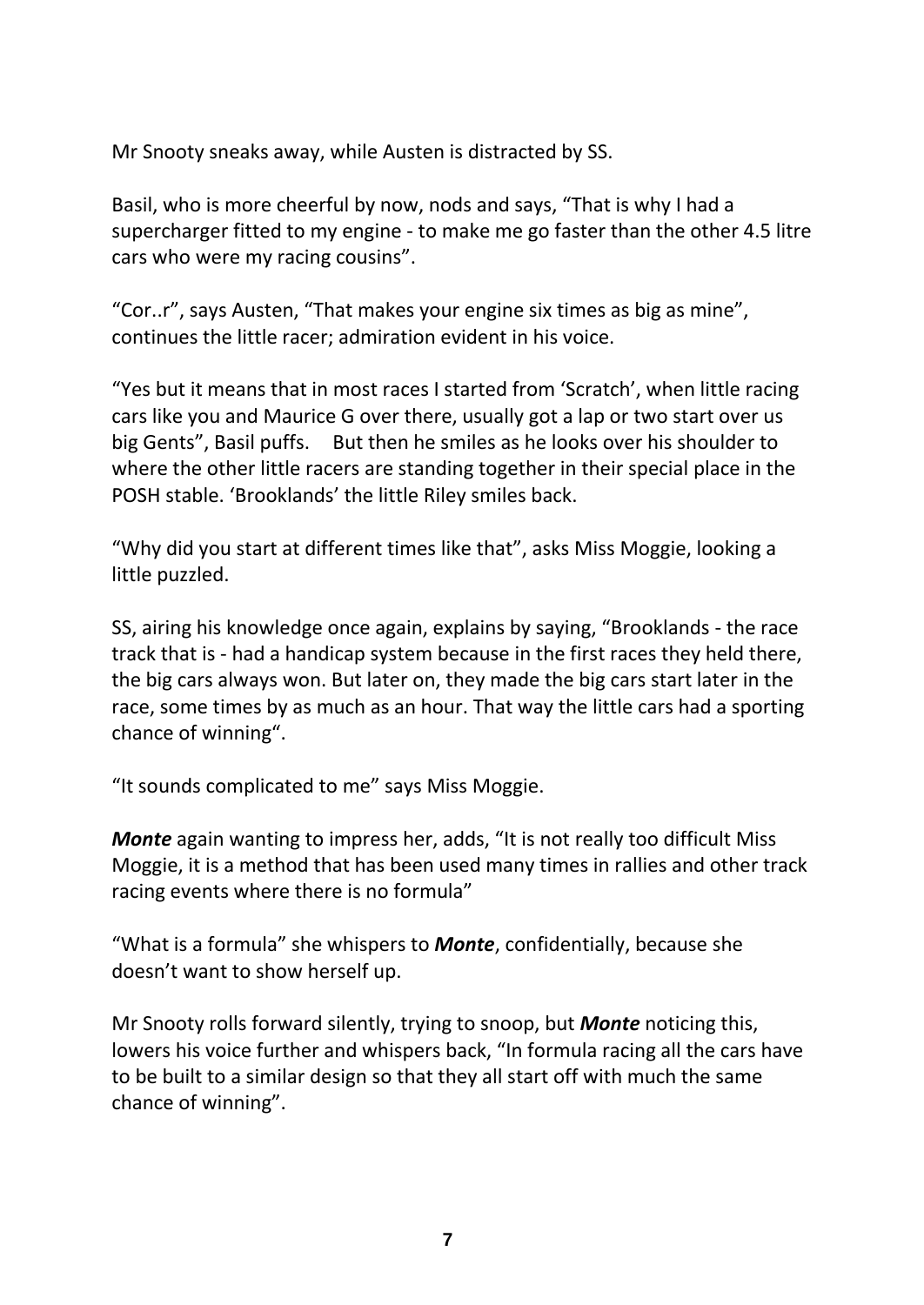"I see, like 'Formula One' on television" she whispers back. *Monte* nods and Mr Snooty rolls even further forward.

"Look at the love birds. Just look at them, whispering to each other", sniggers the offensive Mr Snooty. His behaviour showing how peeved he really is and miffed because he can't eavesdrop on their secret conversation.

He jumps up and down, but the others ignore him, including Austen surprisingly enough. And *Monte* nuzzles closer to Miss Moggie giggling and whispering some more.

"Come on you two, I thought you wanted to know about Brooklands". Says Basil tersely. "If you want to canoodle, you can do that on the lawn when his **BOSS-ship** wakes up and takes us out into the sunshine. So there you are young Feller - be good, and listen".

Monte looks embarrassed as he moves away from Miss Moggie and she lowers her eyes. Austen glares steadily at Mr Snooty when he sniffs loudly.

Basil clears his throat and says;

" After they fitted my supercharger at the factory in London we drove down to Brooklands to do some speed tests". "In those days we had a special garage and workshop at the track, so that my engine could be re-tuned after I returned from each spin on the track", he proudly continues.

"Did you go very fast", questions Miss Moggie again.

"Not at first", Basil replied kindly; but when we had warmed the engine up a bit, the blower came in and I did a 'Flying Lap' at 65 miles per hour".

"That's not very fast", smirks Mr Snooty, "I can do that in second gear".

"Very clever, film star" says SS caustically, but adds; "In those days nobody had driven that fast before and one hundred miles per hour, was just a dream".

With a smile on his face, Austen loftily says "You owe your speed to pioneers like Basil and me, because without our daring and courage you wouldn't have got off the drawing board - so there". SS stifles a laugh and others snigger around the Posh stable.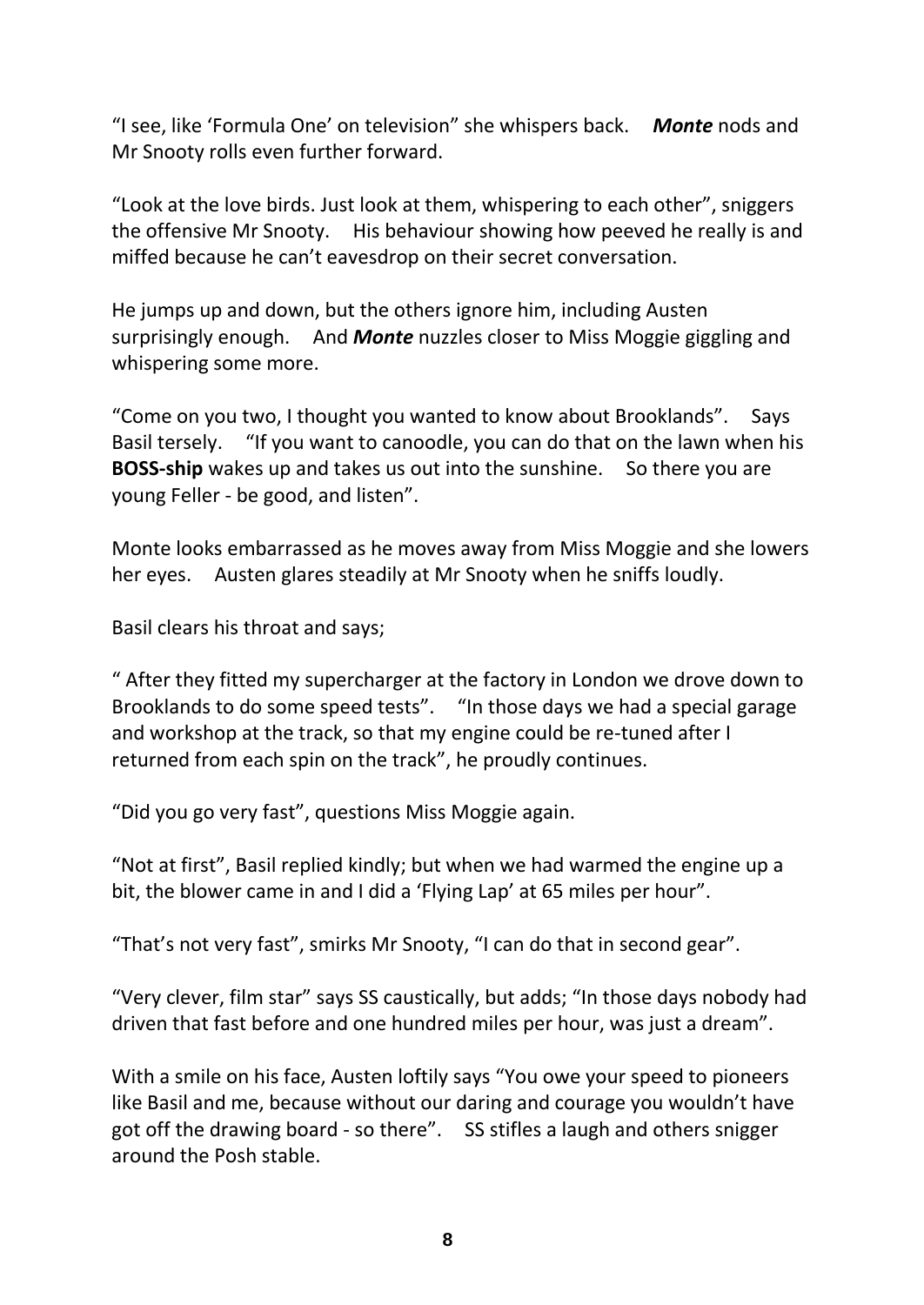Mr Snooty does not see the joke and goes on by saying, " You think you are very clever Mr SS, but you were just a rich mans toy in those days".

"No he was not", says Basil with feeling. "He did very well in special events like 'Hill Climbing' and rallies. "And **Monte** reminds everyone. SS won the *Concours de Confort* at Monte Carlo in 1938",

"And that is more than you have ever done" says Maurice G, leaping to the defence of SS. "And what is more no one seems to recall you winning an 'Oscar' for your film" adds **Monte,** rubbing salt into Mr Snooty's wounds.

There are more titters from around the Posh stable, and Mr Snooty slinks off to sulk behind Romeo Al, who instead of sympathising, reads him a little lecture on trying to make friends with the little cars. This does not go down at all well with Mr Snooty, who continues to sulk.

Meanwhile, the others are listening to Basil who is recounting the details of his speed trials.

But Miss Moggy interrupts him - "Tell us about a proper race" she pleads; encouraged by **Monte** who says, "Yes, please tell us about the 500 mile race in 1930, when you raced in the rain".

"That might not be a good idea, as it will make Basil sad again" says Austen. "Why should that be Austen?" asks Miss Moggy. Who answers her by saying "One of my cousins won it and Basil came second, even though Basil chased him to the line".

" I don't mind, Austen" replies Basil, "It was a real scrap right to the end and I nearly won, even with the handicap".

"I would love to hear this story, if it doesn't make you too sad Basil", purrs Miss Moggy. "Too Sa..aad, Too Sa..ad" mocks Mr Snooty from the protection of the shadows at the back of the Posh Stable.

"Shu..ush" cautions Romeo Al, but it is too late as Austen has shot off with his supercharger roaring to give Mr Snooty a lesson in manners.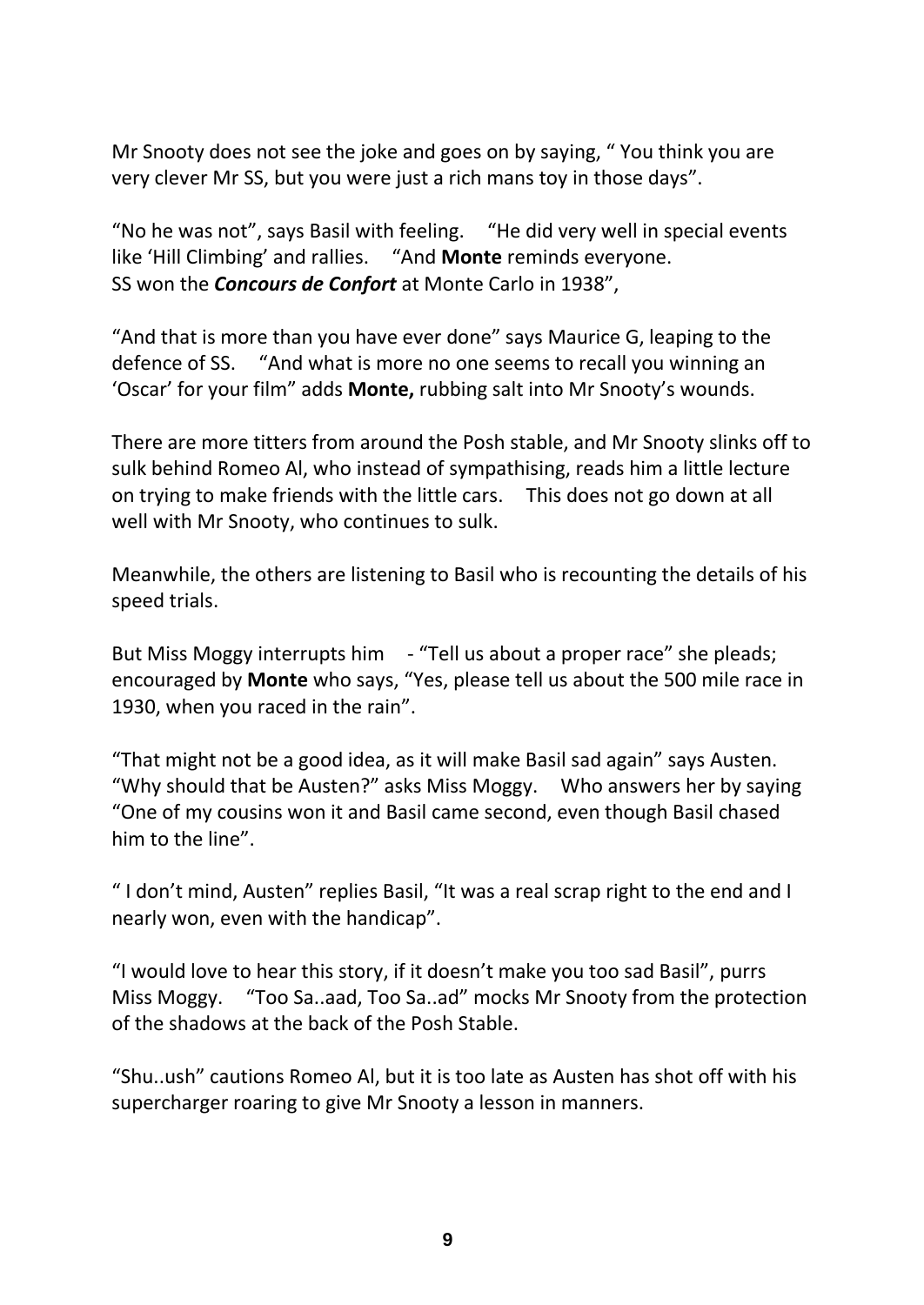"No Austen, please no!!", pleads Miss Moggie, whilst Basil just cautions Austen to "Keep the silly man quiet". Austen obeys and Mr Snooty quakes in his boots.

"Please go on Basil" says **Monte.**

"OK!" Basil replies. "But no more interuptions – None at all – or there will be real trouble for some of you". They all lower their eyes except Mr Snooty, who glares at Austen and continues to sulk.

"I had been dropped from the works racing team by then because I kept breaking down. But I after that I raced for a posh Lady who had bought our 'supercharged' racing team from the works", adds Basil. "And my cousins and me raced for the 'Ostin Works team", adds Austen with pride.

"Did you like racing in the rain Basil?" Miss Moggy enquires. "I didn't have to," says Basil "Because Austen and his cousins went off at 10.30 am in the morning, as they were so small – I just sheltered under a tarpaulin and waited and waited. "Then Brooklands here, and some others called Sunbeam set off about half an hour later", he went on.

"Weren't you bored sitting under the tarpaulin waiting all that time while the others were getting wet feet", **Monte** asks. "Not really", Basil replies – "Got a bit of a sleep actually young feller - we didn't get going till after dinner"

"Boring! – Boring!" calls Mr snooty from the back as he hides behind Romeo Al. But he need not have cowered because Austen was just about to tell his part of the tale.

"We got into trouble early on", complained Brooklands. "We were trying to catch Austen and his team, who were going at 75 miles an hour. But we couldn't keep up."

"I know, it was real cool," says Austen, "Till I broke my piston and had to retire from the race". "Poor you", purrs Miss Moggy, "Did you cry?"

"I tried not to, but I have to be truthful and say yes I did; behind the Pits, when nobody was about"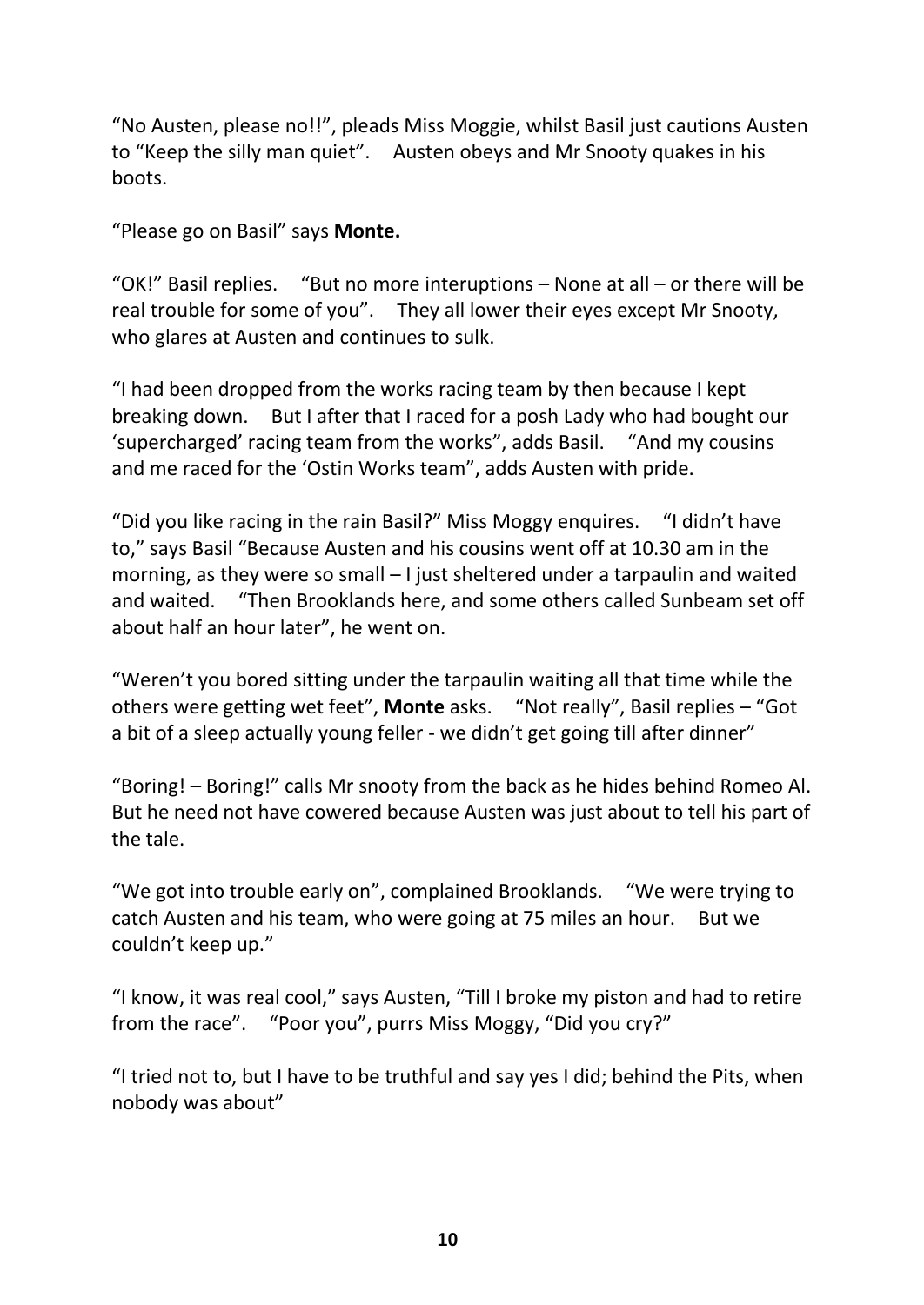"Sissy!! – Sissy", calls Mr Snooty and promptly gets a roar from Austen as he sets off to bump Mr Snooty's nose.

Meanwhile, Brooklands' explains that he also retired back to the pits as Basil rushed past him at 120 miles an hour trying to catch up with Austens' cousin Earl. "He was a long way ahead and going at 83 miles an hour", adds Basil.

" I bet you had to drive faster and faster to get near to Earl, didn't you Basil", **Monte** cries in excitement. "Sure did young feller, but if you have everything worked out well you can usually catch up" says Basil.

"Did you manage to catch up then?" enquires Miss Moggy in a purring voice.

"No. Got a problem with my spark plugs and had to have 'em changed".

"And did that spoil your race?" she asks. "Cost me first place I'm afraid young lady", says Basil. "I just couldn't catch up after the delay in the pits".

Mr Snooty was rubbing his nose, which was very red after Austens actions, but he was thinking to himself *"Silly old fool, that Basil"* but didn't dare say anything as Austen was watching him.

"You could hear the roar of our 'blowers' as we charged around behind one another – me at 123 miles an hour and Earl at 87 miles an hour", puffed Basil excitedly. Reliving the excitement of the chase as he remembers steadily catching up.

"Did Earl win in the end", squealed an excited Miss Moggy.

"Afraid he did" says Basil; "But if I had had just a few more laps in hand, I could have caught him though. Just **seven minutes** between us at the end".

Everybody cheered except Mr Snooty, who was still rubbing his nose.

Suddenly the Big clock on the Big tower is striking **ONE, TWO, THREE, FOUR, FIVE, SIX** and then **SEVEN** and his **BOSS**-ship is turning the **Big** key in the **Big** lock.

**Everyone is FROZEN to the spot.**